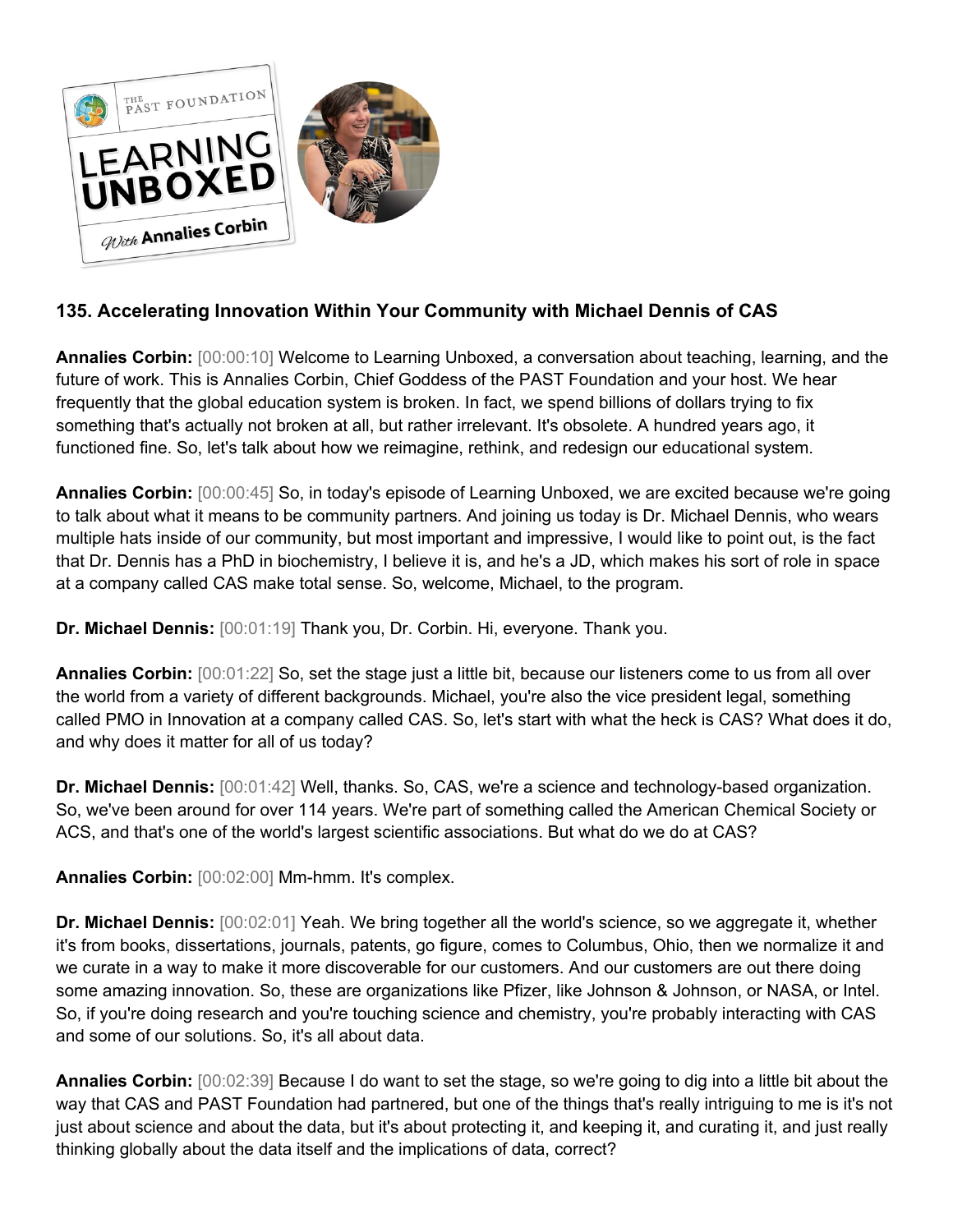**Dr. Michael Dennis:** [00:03:01] Yes, that's it. Thank you for that segue. So, the data, the science that's happening for us transcends geographical boundaries. So, our customers are about a third are in the United States, about a third are in Europe, and about a third are in Asia. So, we're truly global, and the types of research that's happening, in some cases, incredibly proprietary, incredibly complex. So, we have an on-prem data center and the protection of that information. So, yes, we invest heavily in cybersecurity and all sorts of other data privacy models.

**Annalies Corbin:** [00:03:35] Yeah. So, a lot of stuff going on around the world, if that involves formulas somehow or another, CAS is likely to be involved.

**Dr. Michael Dennis:** [00:03:44] That's correct. We have the ability to see some things that are coming that I can forecast, I wish I could tell you about them, I can't.

**Annalies Corbin:** [00:03:48] Yeah. I wish that, too. It would be fun.

**Dr. Michael Dennis:** [00:03:51] But there are some really amazing innovations that are out there on the horizon.

**Annalies Corbin:** [00:03:55] Yeah, and it's that innovation, I guess, and that innovation space that is sort of the perfect sort of partnership and segue with an organization like the PAST Foundation. And just for our listeners, we got involved together because this question sort of came up about CAS is this amazing entity inside of our community, but what and how does this organization, this company, if you will, then interact with that community in some type of meaningful way?

**Annalies Corbin:** [00:04:23] And that was sort of the beginnings of some of our conversation together. But that really gets me to the crux of the conversation that I want to have with you today, because we do hear all the time in our own work with communities, with schools, with individual teachers, lots of works with families and communities around how does what happens in sort of that K-12 ecosystem, if you will, from a US perspective, how does that ecosystem and the ecosystem tied to business and industry, how do they truly meaningfully intersect? And that gets me sort of thinking about, what's the community partnership opportunity?

**Annalies Corbin:** [00:05:00] And schools struggle to figure out, how do I do something meaningful with industry? And oftentimes, we hear from industry the exact same thing. Well, we want to be more meaningful and more strategic in our community, but we don't really know how to do that, we don't know how to have that conversation. So, I want to start this with, how does CAS think about community partnerships or community stewards as it relates to sort of the role and impact that you can play in a community like Columbus that has a lot of big industries here? So, it's not unique in that sense. So, how does CAS sort of wade through all the noise that is our community?

**Dr. Michael Dennis:** [00:05:35] So, great question. So, I'll speak for CAS, I can't speak for all-

**Annalies Corbin:** [00:05:38] Absolutely. Yeah.

**Dr. Michael Dennis:** [00:05:39] ... in Columbus. But if I didn't mention, we're also a not for profit. So, for our community involvement, we're not doing it for some benefit on a financial balance sheet. We do it in part because it's just the right—it's sort of in our DNA. And as we grow and become more successful, we want to give back to our community, which is Columbus, Ohio, where we've been for, as I said, over 100 years. So, in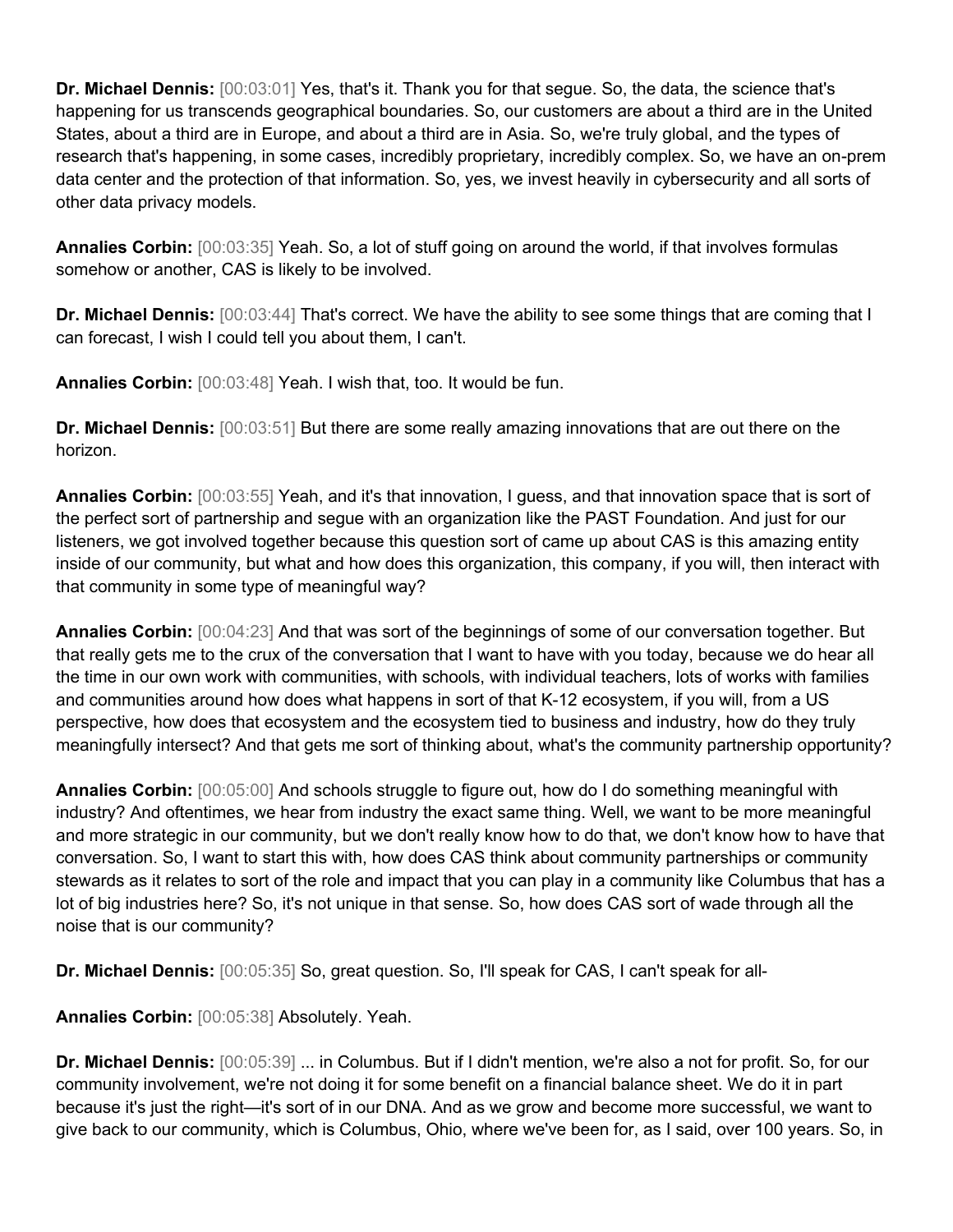addition to doing it for the right thing, we do it for pride in all our staff. And so, strategically, we've added three pillars, and one is STEM or STEAM. Second one is wellness. And the third is diversity.

**Dr. Michael Dennis:** [00:06:19] So, if you're in one of those three spaces, not to say there's always an exception that we can't do something outside of that, but if you're in one of those three, you're in our sweet spot. And so, at PAST, you are, you covered several of those actually, and that's why we're so attracted to what you're doing, Dr. Corbin, at the PAST Foundation. Plus, we just love that you're kind of blowing up STEM education. We just think it needs an overhaul. And these are the next generation of employees for CAS, customers for CAS just love science and tech. So, we like that hands-on learning and we just want to be more a part of that.

**Annalies Corbin:** [00:06:56] So, digging into that just a little bit. So, how is an organization then, as you're sort of setting about sort of thinking about the opportunity in any given community, and there's a lot of stuff going on in a community of this size here in Columbus, and there's a lot of need, and there are a lot of competing factors, so separate from the sort of—I guess, the heart of what I'm trying to get at is how does an organization sort of say, these are the pillars, these are the things that are going to be important to us?

**Annalies Corbin:** [00:07:24] Because that is one of the things that as schools or communities are trying to wrestle with, how do we best think about partnership? Because the conversation I have with schools all the time is you don't necessarily want to have partners just because you need to have a name or a list on the piece of paper or on the plaque outside of the school, you want partners that roll up their sleeves and invest in you, live with you, have that sort of mutual sort of peace? And you said that it's important to sort of the heart and soul of CAS, it's meaningful to you. How does an organization craft what's meaningful and what's not? Does that make any sense?

**Dr. Michael Dennis:** [00:08:05] It does. So, we have a group that helps in manning, sort of select, we can't do it right at CAS, unfortunately, and one of the criteria that we use is impact. And if CAS is going to do something, collaborate with an organization, we want to be impactful and want to do it the right way. And then, for us, we're not fly by night. So, we want to do this for many, many, many years, and grow with you. And the assets that we bring to bear, it's not just about cash for us.

**Dr. Michael Dennis:** [00:08:38] Yes, we can—but for us, as you said, we want to roll up our sleeves and be part of it. So, we have a large group of volunteers, whether they're technologists, scientists, whatever, across the board, we get involved. So, I'll give you one example. There's a program we like called WOW. And we started this with, her name is Dr. Olesik at the Ohio State University.

**Dr. Michael Dennis:** [00:09:04] She's the Dean of the College of Biological Sciences and Chemistry, along with Mattel, where we go in to Columbus inner city schools, our scientists, and we try to inspire those K through five kiddos to the wonders of science, and they don't know that many of them are roaming scientists. And for those watching, I encourage you to get involved, volunteer, and while you will get more out of it, I think kids do, but it's that kind of activation that we really, really, really like.

**Annalies Corbin:** [00:09:35] Yeah, absolutely. Just to remind our listeners, and I don't remember what episode it is, but we interviewed the folks from WOW. They were one of the programs that we've done. So, look back, and if you want to hear more about this, it's a fabulous program. And I think that that sort of gets to the heart of sort of the way that we think about community partnerships. And so, I want to dig in just a little bit.

**Annalies Corbin:** [00:09:57] So, the relationship that PAST, for example, has with CAS, we met you right on the cusp, if you will, of this crazy global thing that's happening to us all, this pandemic. And one of the things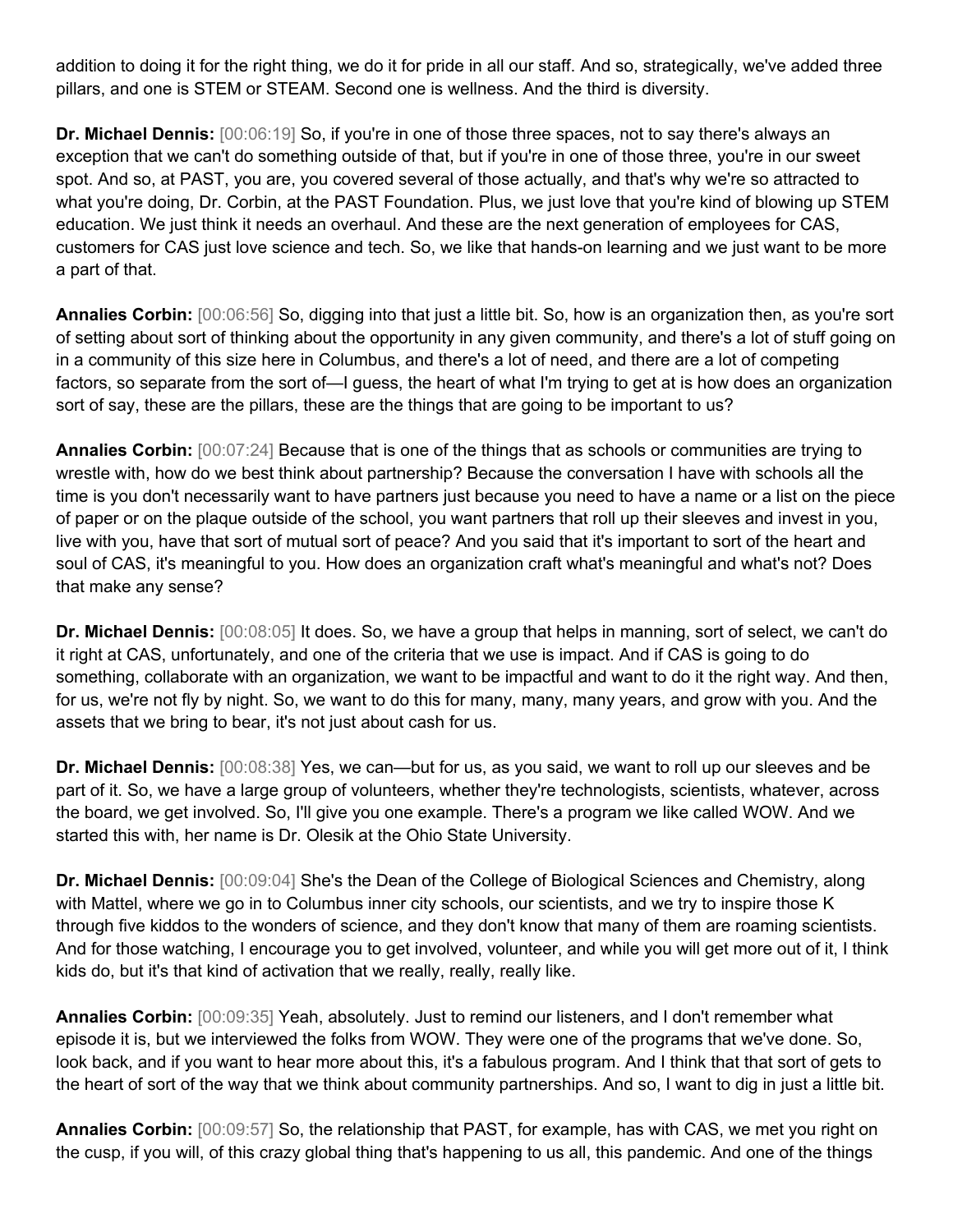that we found that we needed pretty desperately as we got ready to sort of roll on the flip side of a piece of this and get back in touch, physically in touch, if you will, with kids, was that we can't do all that great STEM program that we love in the community in the same way, because it wasn't safe. And yet, we knew kids desperately needed to be with each other, and they needed to meet with instructors, and they needed to be able to have experiences again because it had been a really tough, long year at that point, thinking about getting back on track for the summer of 2021.

**Annalies Corbin:** [00:10:40] And what was wonderful about working with CAS is we had a need, and you said, "Well, we've got all this acreage, we have this land, how about you come and run your programs, but you do it here, and you do it outside, and we make all of these resources available to be able to make that happen?" And that's exactly how we were able to do summer programming last summer, was incredibly meaningful. But the best part of that, and all of that is wonderful, but truly the best part was that folks from CAS came out and actually engaged in the programming because it was right there. And I loved that community involvement piece.

**Dr. Michael Dennis:** [00:11:13] Well, that energy from those kids was infectious, right? And I'm so glad for our partnership, but also that we do that in such a fun and safe way right in the middle of the pandemic.

**Annalies Corbin:** [00:11:24] Right. And that's not an easy thing to do. So, I want to transition a little bit to sort of thinking about—because the reality is the involvement, the list of things that CAS is doing in the community, it is pretty diverse. Like you said, there's a whole host of things that you're doing. And I'm also really curious-

**Dr. Michael Dennis:** [00:11:42] Just to that point, although we paused it today because of the weather, in a partnership with OSU Wexner Medical, we're a COVID test site, the National Guard. So, if anybody needs COVID testing, it's a drive through, it's safe—vehicle. But yes, those are the kinds of things that we like to-

**Annalies Corbin:** [00:12:00] Yeah, and those are the kinds of things, when you think about the variety and the pieces, I'm really, really curious then about how less about the decision making around the kinds of things that you do, but once a decision is made, hey, we're going to be this testing site, how do you, as an organization, then, how are you able to deploy the resources?

**Annalies Corbin:** [00:12:24] So, some of these things don't necessarily take a lot of staff time from CAS, but some of them are going to take a tremendous amount of staff time. And I've been to a number of different things that have gone on, on the ground to see us, and I can tell you that some of them, I look around and it's like ants crawling everywhere, trying to get things done effectively. And how do you balance that amazing community engagement piece, and then the actual work that you do? How does your organization do that?

**Dr. Michael Dennis:** [00:12:49] So, it starts with the leadership team and our leader, Manuel Guzman. So with his heart and soul when it comes to community, and that's infectious, that's just trickled down to the thousand of us at CAS. So, when we put a call out for volunteers, it's easy to get many, many, many hands. Now, yes, you still have to get your day job done at CAS, but from there, we've got an amazing facilities team, an amazing project management team. Our muse, Stephanie Lieurance, I mean, she is just phenomenal when it comes to community. So, when we embark on any initiative with a community partner, as I mentioned before, we want to do it right. So, we like to sweat the details, just how we're wired, again, at CAS. And then, once we engage, we're all in.

**Annalies Corbin:** [00:13:40] Yeah. Yeah, you all are all in, and there's no question about that, and I really love that piece of it. So, I'm also curious about then, as you sort of structure and think about community, I'm sort of curious from a philosophical standpoint, so as we're having these conversations in communities and a variety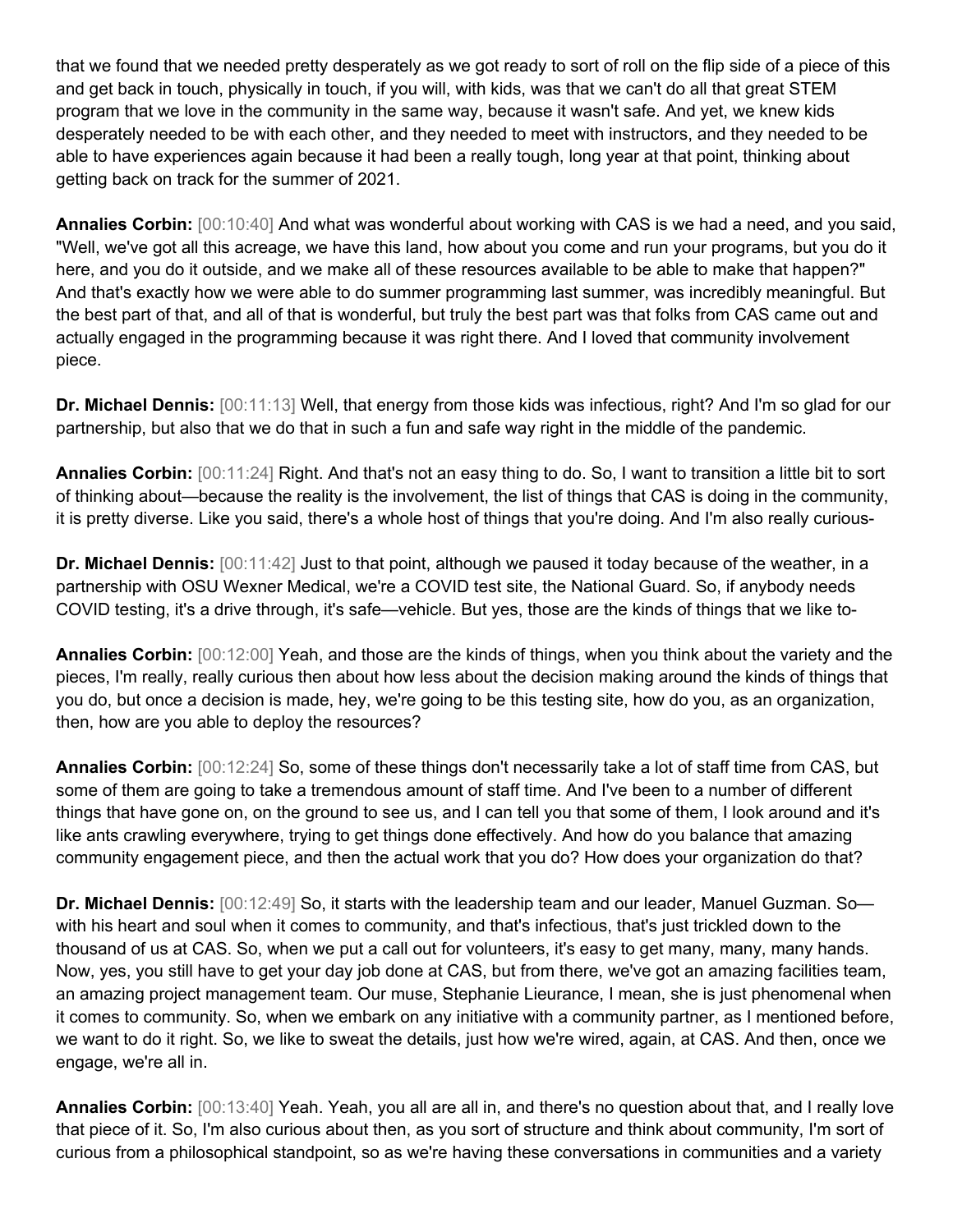of different places, both urban, rural, in Ohio, outside of Ohio, other parts of the world, even, one of the things that I hear frequently is we don't know how to get started, right?

**Annalies Corbin:** [00:14:11] And then, once we get started, then how do we sustain partnerships or endeavors, especially partnerships or endeavors that rely on community organizations or industry partners to literally help us be the lift to bridge the gap for kids? And so I'm really curious because you're involved in a number of different things in the community, but I also have a feeling that you get to be part of a lot of conversations around these types of endeavors, whether CAS ultimately opts in or not. And so, I'm super, super curious about sort of the thinking that you might have if a school says, I don't know what to do next.

**Dr. Michael Dennis:** [00:14:50] Well, first, I think it starts with just ask. I mean, don't be bashful people, be courageous. We get asked for lots of things. Again, as I mentioned, we can't do them all. We'll engage with you, and then sometimes, we'll get asked to do X, and by the time we get done, we've shaped it into something very, very, very, very different, but still very, very meaningful. I remember, you're giving me a good memory, Dr. Corbin, we're asked to hold a music festival on our lawn, something that turned out to be called WonderBus.

**Dr. Michael Dennis:** [00:15:21] And when we first were asked, it was sort of like, why would we want to have a music festival on the lawn? But we got to the point about, let's support mental health with the proceeds from that music festival, then it became—it's those kinds of conversations. So, I encourage folks to also just be flexible, adapt, and then go out and ask for those other community partners out there. And for those listening or watching, if you've got an idea where CAS can help, either with land, printing, cash, volunteers, we're here, ask.

**Annalies Corbin:** [00:15:55] Absolutely. Can we talk a little bit about the sort of community garden project that you guys have been thinking about? Because I think that that's something that resonates lots and lots of places, and the approach and the thinking behind it. So, even if you can't give me specific details about some of the components, and maybe you can, but you and I have had this conversation, so we know what we're talking about here. And the reason I'm asking about is because this idea around community gardens and thinking about health and wellness in particular for families, for immigrant families coming from a new place, not connected and struggling with understanding how to feed and be healthy at a place that is new to you.

**Annalies Corbin:** [00:16:36] This is happening all over the country and around the world with different populations. And so, there's a tremendous call, if you will, but I'm also seeing and all the watching that we're doing with all the STEM education stuff that this idea around gardens, community gardens, health and wellness, whole foods, as opposed to process pieces, is at the heart and soul of a lot of communities. And they're struggling with figuring out creative ways to do this that don't look the same everywhere. And I think that what's going on in our community is super impactful.

**Dr. Michael Dennis:** [00:17:08] This is an exciting one. Thank you for asking about it. So, it's an urban farm, urban garden is the concept. And we're neighbors, you and I, in Olentangy River Road. Down the street are the NBC4 folks, and the GM there, Ken Freedman, amazing individual. They've got seven to 10 acres in the back that you can't see from Olentangy River Road and it's just sitting there, and next to the station are thousands of new Americans from the Middle East and Africa, or they want a garden, they want fresh food, hard to do, hard to get. And so, the idea is let's create this urban farm or urban garden.

**Dr. Michael Dennis:** [00:17:52] And so, we were asked, would you, and we immediately said yes, volunteers and other support. And we were able to help bring in some of our colleagues. So, we're big on building a network. You just never know how this data points will connect. And so, Scotts is leading in the fertilizer and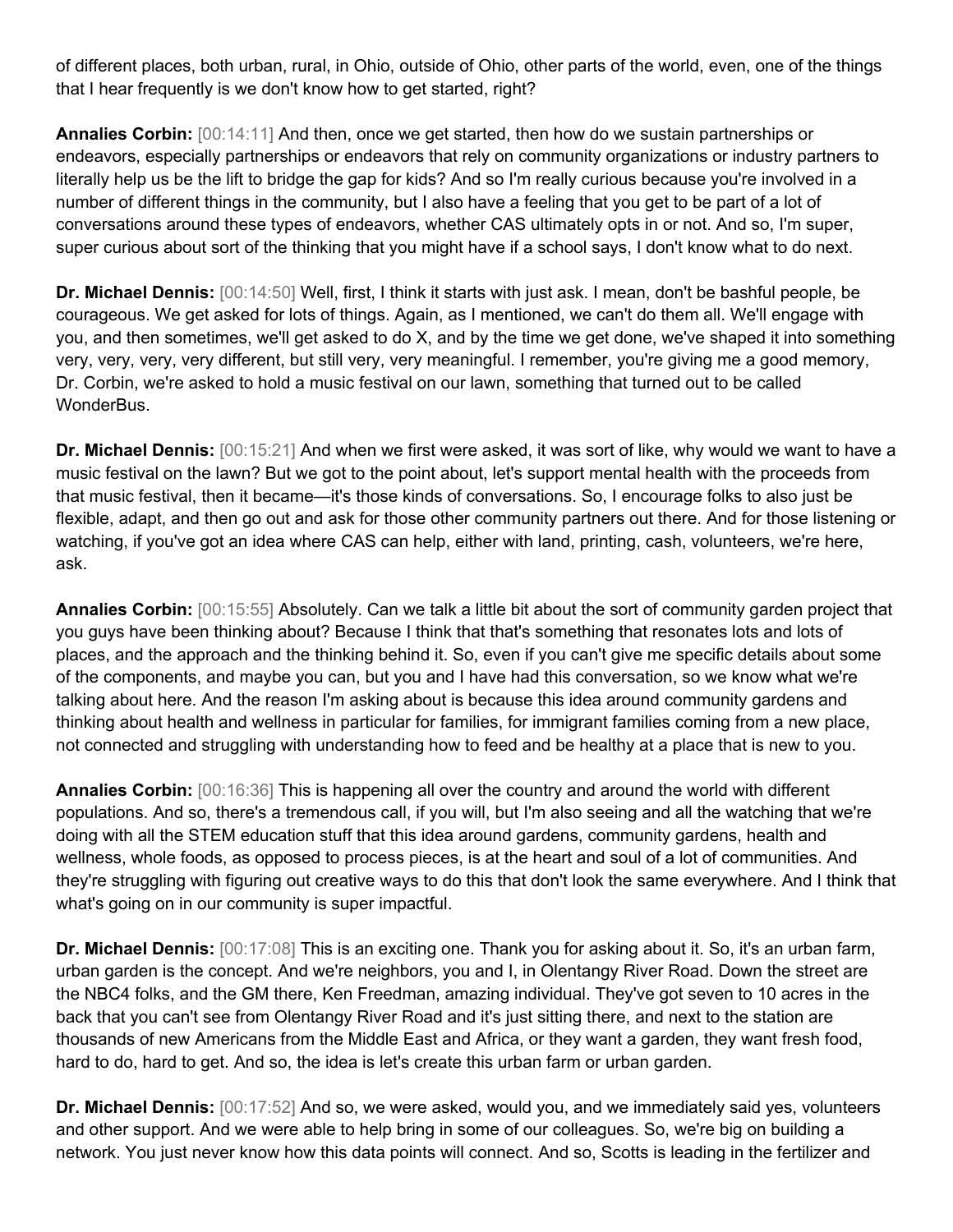company, and other partners, including the OSU ag folks are waiting. And this spring, I hope you'll be out with us, Dr. Corbin, picking the first vegetables from that garden, but it will activate here in the next couple of months. In the beginning, it'll be pretty simple, just—but I think over time, it'll go high tech, with vertical and many, many, many other pretty amazing things for those families in need in that community.

**Annalies Corbin:** [00:18:43] And I love the network component of it, and yes, we're all in. I had told you that previously before. In fact, we're hoping that we can do some summer programming with the students or the kiddos of the families that are right there that are utilizing that space. That's still my hope that that all comes together and works out. But I'm really curious about the way you've crafted or think about the network for that, because that's another piece that I hear schools and communities really struggle with. And so, when you think about that project and the different entities that got called in, if you will, to be part of that, that's a really diverse group of partners as well. Can you share a little bit about what some of those are, because they're not necessarily coming from the places that people would assume?

**Dr. Michael Dennis:** [00:19:25] No. I mean, some were in the area, us, and OSU, and Ohio Health, others were not. And I neglected to mention that Habash in the Mid-Ohio Food Collective, because they're leaning in big time with this as well. And the thought there with Matt is they have expertise in this space, so we needed that experiential knowledge, and so happy that that group is leaning in as well. But in terms of how we connected all of those folks, that gets back to Ken Freedman, and his leadership, and a little bit of Stephanie as well. Folks don't know our role with access, but-

**Annalies Corbin:** [00:20:05] Pull that thing off, roles are that, yeah.

**Dr. Michael Dennis:** [00:20:08] And we just went through it, and do, do, do, do, do. And we're pleasantly surprised that everybody we asked said yes.

**Annalies Corbin:** [00:20:18] Yeah, I'm not surprised by that. Actually, I'm thrilled that that's going on in our community. But the Columbus community is often a roll up your sleeves and get work done, I appreciate that about our community very much. I also want to talk a little bit about the project that you're working on with PAST in particular, because I want to use that sort of as a catalyst for a conversation around the way organizations, nonprofits in particular that are working with the community can take ideas, and then take them to scale, right?

**Annalies Corbin:** [00:20:51] So, I'm talking about our cybersecurity pathway program that we are in the process of building out. And it was one of the early conversations that we had with CAS and was one of the things that I leaned into when I realized fully sort of that CAS was so much more than—I just thought it was based on the label outside of the building, right? And when you go there and you fully understand the work that you're doing as an organization and how critically important it is, it ties directly for us to how we could think about prepping workforce.

**Annalies Corbin:** [00:21:20] You mentioned earlier that the students that are going through our programs, they're part of the community, they might be put into workforce for CAS, so on and so forth. So, it's really, really critically important. But I think that, oftentimes, whether they be our school partners or communities and other organizations, this idea of taking concepts or pilot ideas, and then truly taking them to scale is one that's really, really hard for non-profits to do.

**Annalies Corbin:** [00:21:45] And we rely on our community assets and community partners to help us do that. And in the case of what we're talking about at PAST with cybersecurity was an interest, just to sort of set the stage for our listeners, an interest that students have around all things that have to do with the internet, quite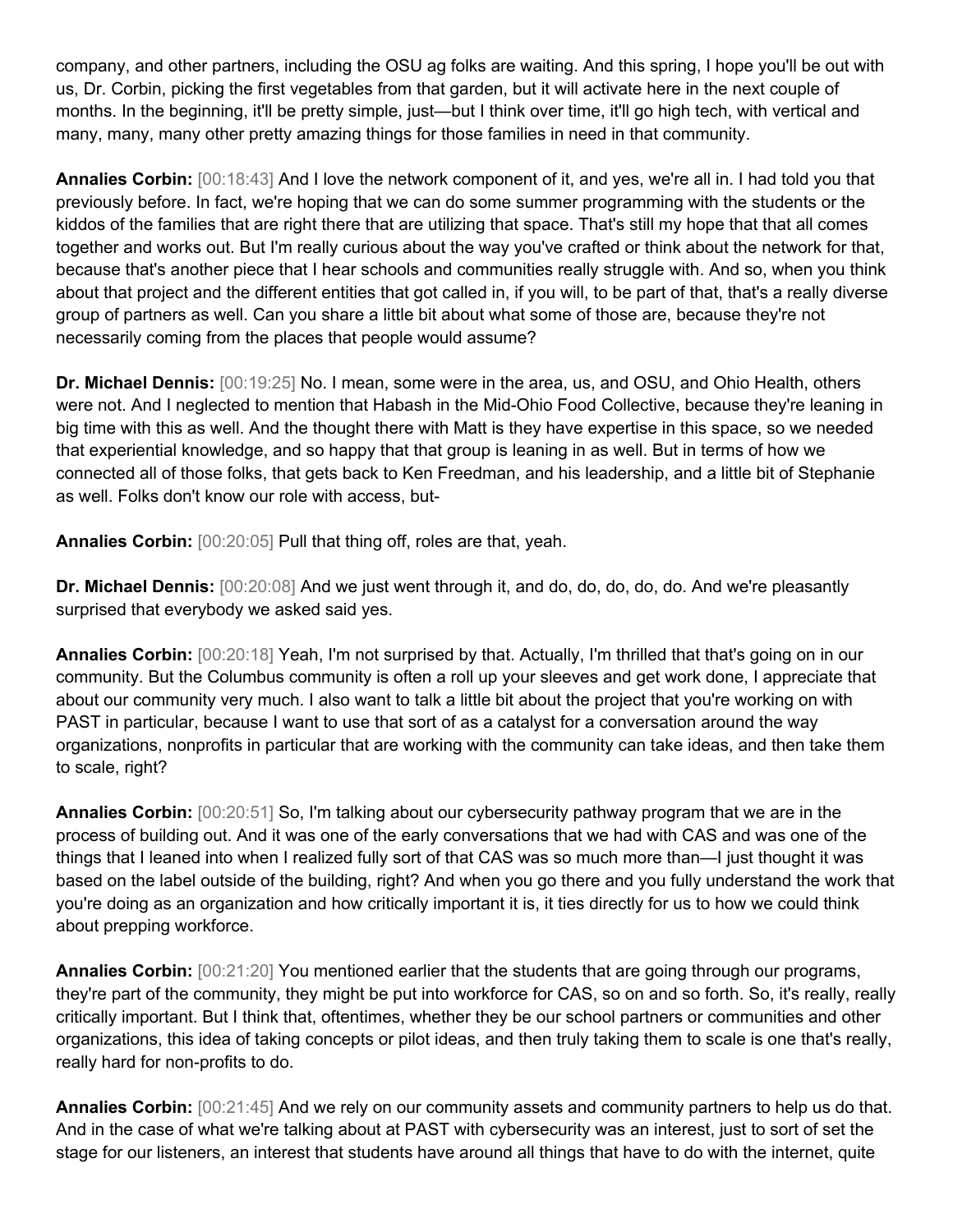frankly, right? And watching kids not really know how to navigate that, and a real push nationally and globally for more students in computer science, which then translates into more issues, students, and opportunity folks, and the cybersecurity components of all of that.

**Annalies Corbin:** [00:22:16] So, it all rolls together, and yet we take a small pilot program, where we're running students through summer experiences just to give them to exposure, and wanting to then be able to turn that into a full pathway for high school and early high school graduation for the State of Ohio, and yet we're a bunch of anthropologists that play at creating programs.

**Annalies Corbin:** [00:22:35] And so, very quickly, and we do this with every single one of our programs is recognized, we have no idea what we're doing in that particular industry or that particular space. But if we could lean in to our partners who do this stuff, then we have the potential to build something pretty magical together. So, how does the CAS then say, sure, yeah, that sounds great, let's do this crazy thing? Because it's kind of crazy, you have to admit, on some levels.

**Dr. Michael Dennis:** [00:23:04] We love it, and I think it's part of our passion as well in that space. But when you asked, I think we immediately said yes. And when you use the safe word, I mean, just call it a pilot or just call it an experiment. And you know what, if we fail, we'll learn from it, we'll get back up and we'll just try again, right? That's kind of the philosophy, if you will, at CAS. And then, we try to also sort of chunk things up. Sometimes, so big that you just can't get it off the ground, right?

**Dr. Michael Dennis:** [00:23:31] So, just start small, and then let it grow from there. And that's why we're so excited about that cybersecurity program. Talent, if we have an Achilles' heel at CAS, it would be talent. Strategy is sound. We've got many, many, many, many resources. But getting the right talent, it's tough. And in that cybersecurity space, that's one area. Scientists, that's another area. So, many of the tech spaces. And that's why we're so, again, proud to partner with you, because you're creating the next generation of talent in those spaces.

**Annalies Corbin:** [00:24:06] Yeah. I appreciate that very much. And we hear that repeatedly from our industry partners that talent is the thing, more than anything else, we're trying to figure that out, and it's a global issue across many, many different industries. We hear that a lot.

**Dr. Michael Dennis:** [00:24:21] And that would be exciting, the ribbon-cutting some of the new Intel plants, just even more of a demand, I think, in Central Ohio for that type of talent. A good thing.

**Annalies Corbin:** [00:24:32] Oh, it is a good thing. Yeah, absolutely. And I think that, yeah, we are going to see more and more of this need. And so, I'm super, super excited about late May, early June ribbon cutting, if you will, at PAST on opening that new cyber and digital lab is pretty, pretty exciting for us as well, and certainly for the students, because we have been actively piloting in that space and we did a lot of testing last summer in sort of the fruits of that labor, if you will, which I do think goes back to how we tie into those sort of community partnership components is that, now, we've got staff who've been certified to instruct in that space.

**Annalies Corbin:** [00:25:11] We never had that before. That's really, really exciting for us. We have the first students and the first classes on the verge of earning collegiate credit in cybersecurity because we consciously said, let's do this thing, right? And in that conscious let's do this thing component for us is not possible without partners. We don't do anything on our own.

**Annalies Corbin:** [00:25:36] And so, not only do I appreciate the fact that CAS leaned in for us in the space of continuing to do so, but that more broadly, I think that our industry partners recognize that to be able to make